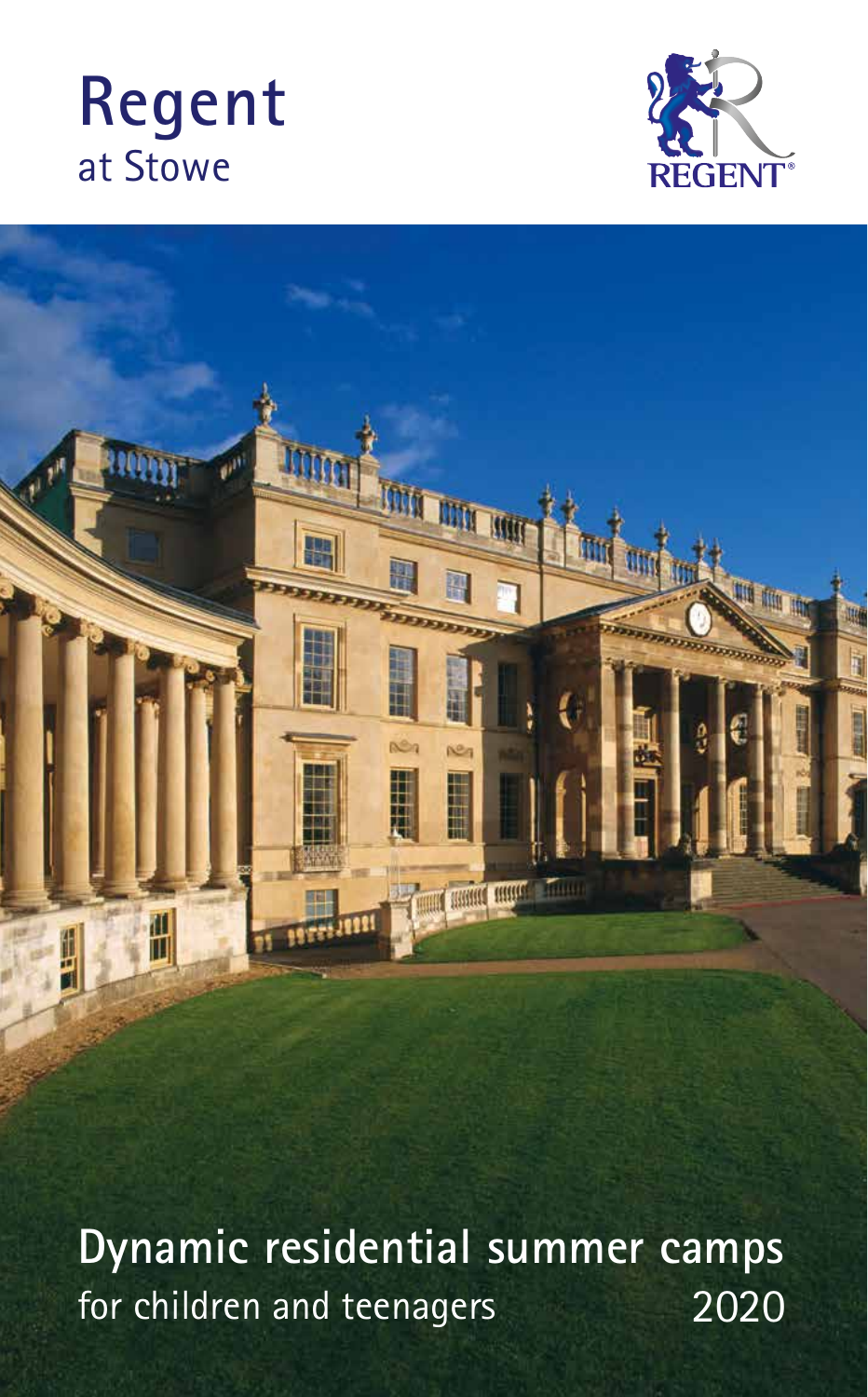### **Regent at Stowe**



### **Exclusive. Impressive. Stimulating.**

Our residential summer camp at Stowe provides students with the experience of a lifetime, in an amazing environment for learning and personal development.

Stowe School is very special. We use the stimulating educational environment to heighten our students' learning using the arts, culture, architecture and sculptures found in the school and grounds.

The exceptional Stowe School is one of England's most prestigious boarding schools and is set in 750 acres of outstanding parkland. It was home to England's wealthiest man, the Duke of Buckingham, who often entertained the King at Stowe. The parkland around the house was developed into landscaped gardens which are now some of Britain's finest. The network of paths shows off the numerous temples, sculptures and lakes that fill the landscape. It also has impressive sporting and leisure facilities.

Stowe School has had some famous students. The entrepreneur Richard Branson of the Virgin Group went to school here, as did AA Milne, who wrote Winnie the Pooh. More recently the actor Henry Cavill (Superman) was a student. And in the 1960s The Beatles played a concert in the theatre - there is still memorabilia in the school. Stowe is the perfect setting for learning.

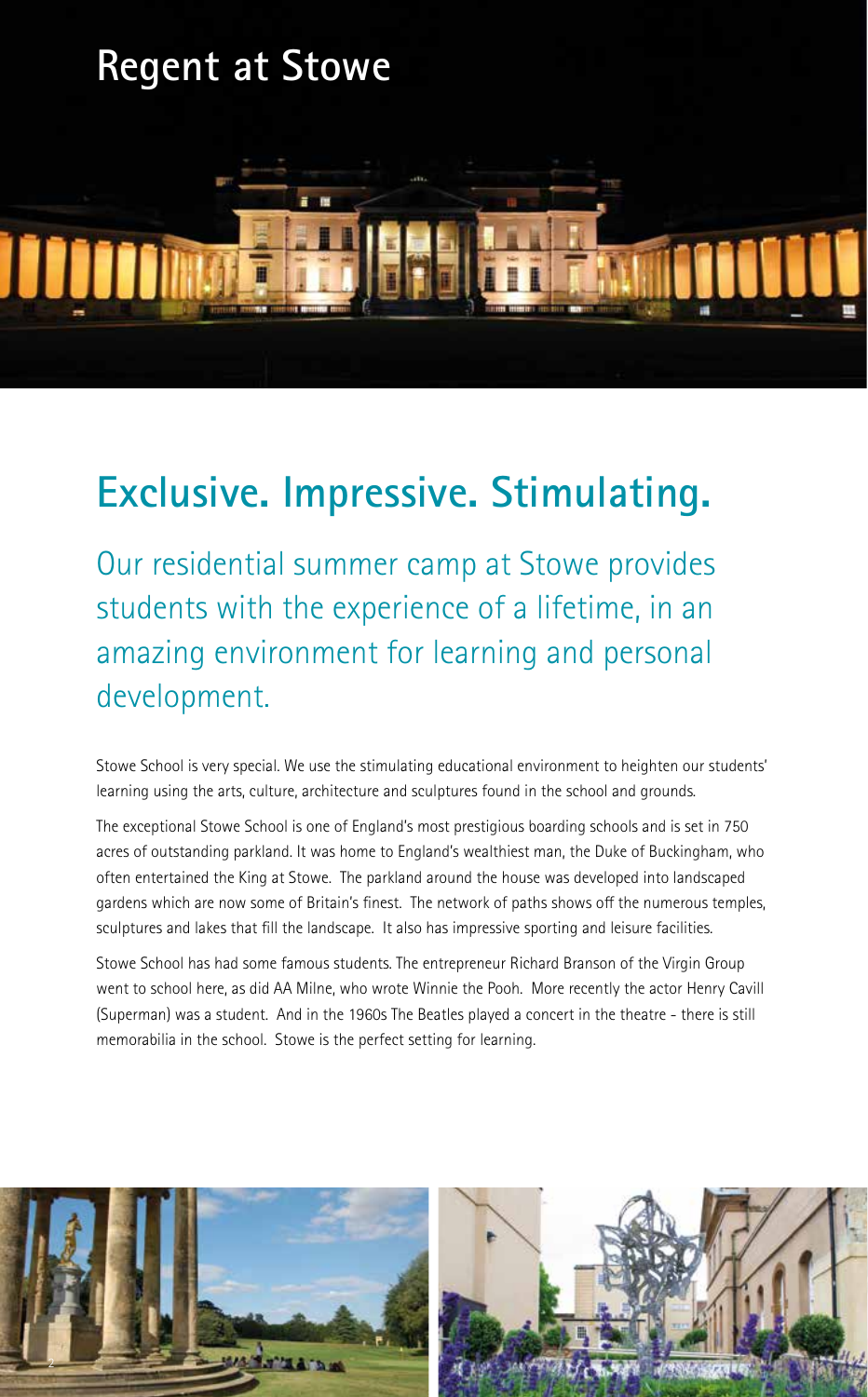### **Conveniently located**

Stowe is easily accessible – it is 6km from the town of Buckingham, 45 minutes from Oxford and 90 minutes from London. The closest airport is London Heathrow. Students arriving at Heathrow or Gatwick on our start dates and during our pick up times are brought to Stowe by coach or taxi.



### **Living on campus**

Stowe is a very safe and secure environment. Students have a single room or share with different nationalities. Each residence has a Common Room that students use to chat and relax in. All meals are taken in the impressive State Dining room in the Stowe mansion, except on excursion days when packed lunches are provided. We operate a banking service for pocket money and lockable storage facilities for valuables. Staff are residential and live on site to ensure 24 hour supervision and care.





#### **Releasing energy and talent**

All students have an activity session filled with a variety of sports or other activities. Sports in the grounds include rugby, football and basketball and we also use the swimming pool, sports hall, astroturf and tennis courts. We offer swimming, water-polo, netball, yoga, volleyball, badminton, rugby, football, basketball, dance, nature walks, cooking, henna, craft, art, clay modelling and more.



#### **Gaining knowledge and culture**

Each week we take students on a half day excursion to a local place of interest, and a full day Saturday excursion to great cities like Oxford, Cambridge or London, or to Shakespeare's birthplace, Stratford upon Avon. We prepare students in advance with briefings and observation tasks.

#### **An international environment**

In 2019 29 different nationalities studied with us at Stowe, with no more than 22% of any one nationality represented. Students at Stowe have a truly international experience.



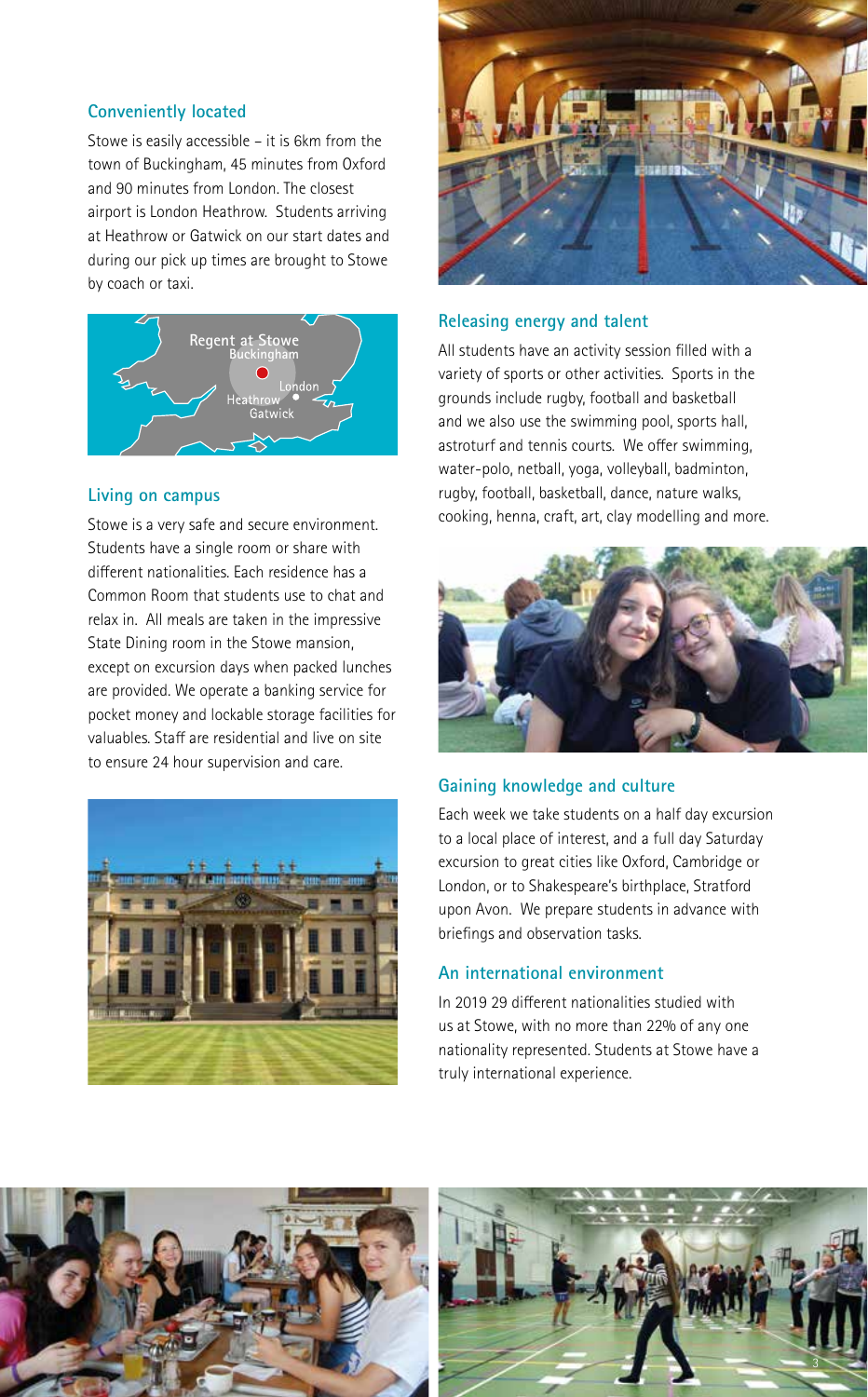

### **Science Summer**

Science Summer is a rigorous two or four week academic programme designed specifically for 16 and 17 year olds who are looking for a challenging course. Students study Science, Technology, Engineering, Medicine, and Academic Skills with an IELTS Exam Preparation focus. Our Science Summer students develop the skills of debate, presentation, critical thinking and essay writing that they will need at university. Each day students are given a text of the day as a part of their subject specialism. They put this subject knowledge into practice in the daily debate or presentation task.

### **Independence and Maturity**

This is a course just for students aged 16-17 who have finished the first stage of their schooling and are considering their choices of subject for university. It is suitable for students starting or doing their International Baccalaureate or final school leaving diploma, and those interested in a course which expects maturity and gives participants independence to arrange and organise some of the evening events (e.g. social evenings, music club, poetry slam, photography/pechakucha night).

### **Residence: Queens, Lyttleton, Chandos**

Students can choose to live in the modern ensuite Queens residence. Here rooms (with their own bathrooms) are either ensuite singles or twins and students can relax in the well appointed Sixth Form common rooms.

Alternatively, they can choose the non-ensuite residence of Lyttleton (girls) or Chandos (boys).

### **Typical timetable**

| 08.00           | <b>Breakfast</b>               |
|-----------------|--------------------------------|
| $09.00 - 09.30$ | Text of the Day                |
| $09.30 - 10.30$ | Science                        |
| $10.45 - 11.45$ | <b>Academic Skills/IELTS</b>   |
| $12.00 - 13.00$ | Science                        |
| $13.00 - 13.45$ | Lunch                          |
| $14.00 - 15.00$ | Analysis and persuasion skills |
| $15.15 - 16.15$ | Debate or presentations        |
| $16.15 - 18.00$ | Multi-sports or arts           |
| $18.30 - 19.00$ | Dinner                         |
| $19.15 - 20.15$ | Homework/prep time             |
| $20.30 - 22.00$ | Semi-formal social evenings    |
| 23.00           | Lights out                     |

| Age range:           | 16-17 years                                                |
|----------------------|------------------------------------------------------------|
| Course:              | 25.5 hours a week; max class size 12                       |
| Level:               | Mid Intermediate to Advanced                               |
|                      | Accommodation: Campus: single, twins, triples<br>and quads |
| <b>Course dates:</b> | 05.07-18.07; 19.07-01.08                                   |
| Fees:                | 2 weeks: £2,895; 4 weeks: £5,690                           |
| <b>IELTS</b> date:   | 18.07 or 25.07                                             |
| <b>IELTS</b> fee:    | £348 (including exam centre transfer)                      |
|                      |                                                            |

En-suite accommodation supplement per week: £175 Single room; £125 Twin room







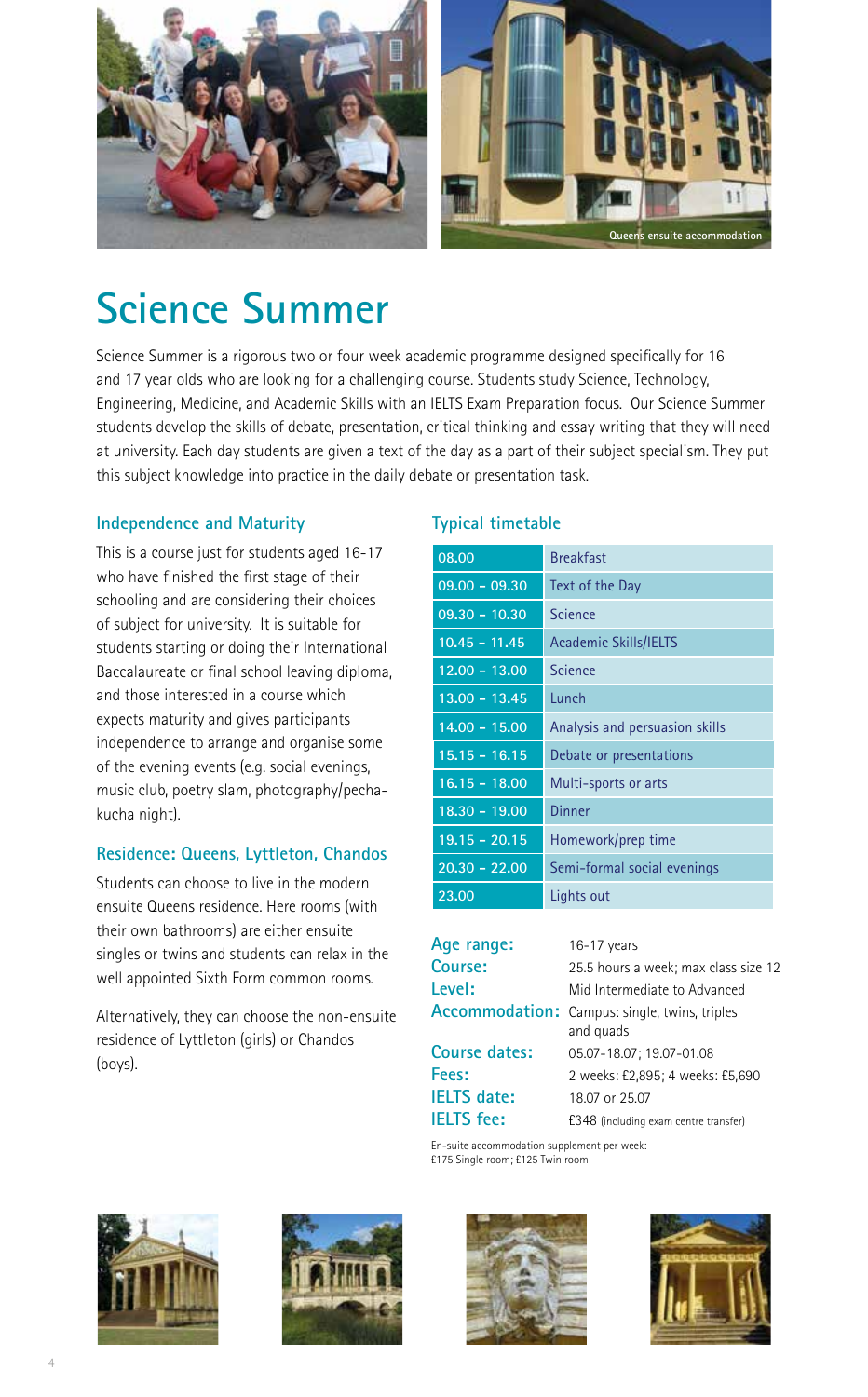

## **All English - Senior**

This intensive, action-packed course for students aged 13-17 includes 21 hours per week of structured English language lessons and team performance projects, plus six hours of afternoon sports or activities geared to the students' interests followed by lively activities every evening. Every week day, Language Skills and Language Structure lessons are followed by a unique Interest Based Learning session which nurtures academic success, encourages critical thinking and utilises the student's interests in life such as Sport & Health, Music & Performing Arts, Art & Design, or Science & Technology.

### **Using English for real life tasks**

After lunch, the weekly Performance Project theme challenges students to question the world around them and to discuss, compare and evaluate what they discover. Each week students make a film, drama, debate or presentation in which they showcase their learning. Seniors then choose from a range of sports or arts activities, and after dinner have an engaging team building activity to reflect on leadership and develop team working skills. This is followed by a lively event such as a Talent and Fashion Show, Murder Mystery or Casino Night.

### **Residence: Lyttleton, Chandos or Queens**

Girls live in the Lyttleton residence near the classrooms and course office. Rooms are either singles, twins, triples or quads. Students have some large common room areas. Boys are accommodated in Chandos in the main Stowe mansion house – very handy for breakfast, lunch and dinner. The ensuite Queens residence is exclusively available for students aged 15-17.

### **Typical timetable**

| <b>Breakfast</b>        |
|-------------------------|
| <b>Morning briefing</b> |
| Language structure      |
| Language skills         |
| Interest based learning |
| Lunch                   |
| Homework/Review         |
| Performance project     |
| Active session          |
| Dinner                  |
| Team-lead               |
| Evening activity        |
| Lights out              |
|                         |

| Age range:    | $13-17$ years                                                        |
|---------------|----------------------------------------------------------------------|
| Course:       | 21 hours a week; max class size 12                                   |
| Level:        | Beginner to Advanced                                                 |
|               | Accommodation: Campus: singles, twins, triples & quads               |
| Course dates: | 05.07-08.08, starting on 05.07, 19.07.                               |
|               | 26.07                                                                |
| Fees:         | 2 weeks: £2,800; 3 weeks: £4,155;<br>4 weeks £5,500; 5 weeks: £6,850 |

En-suite accommodation supplement per week:









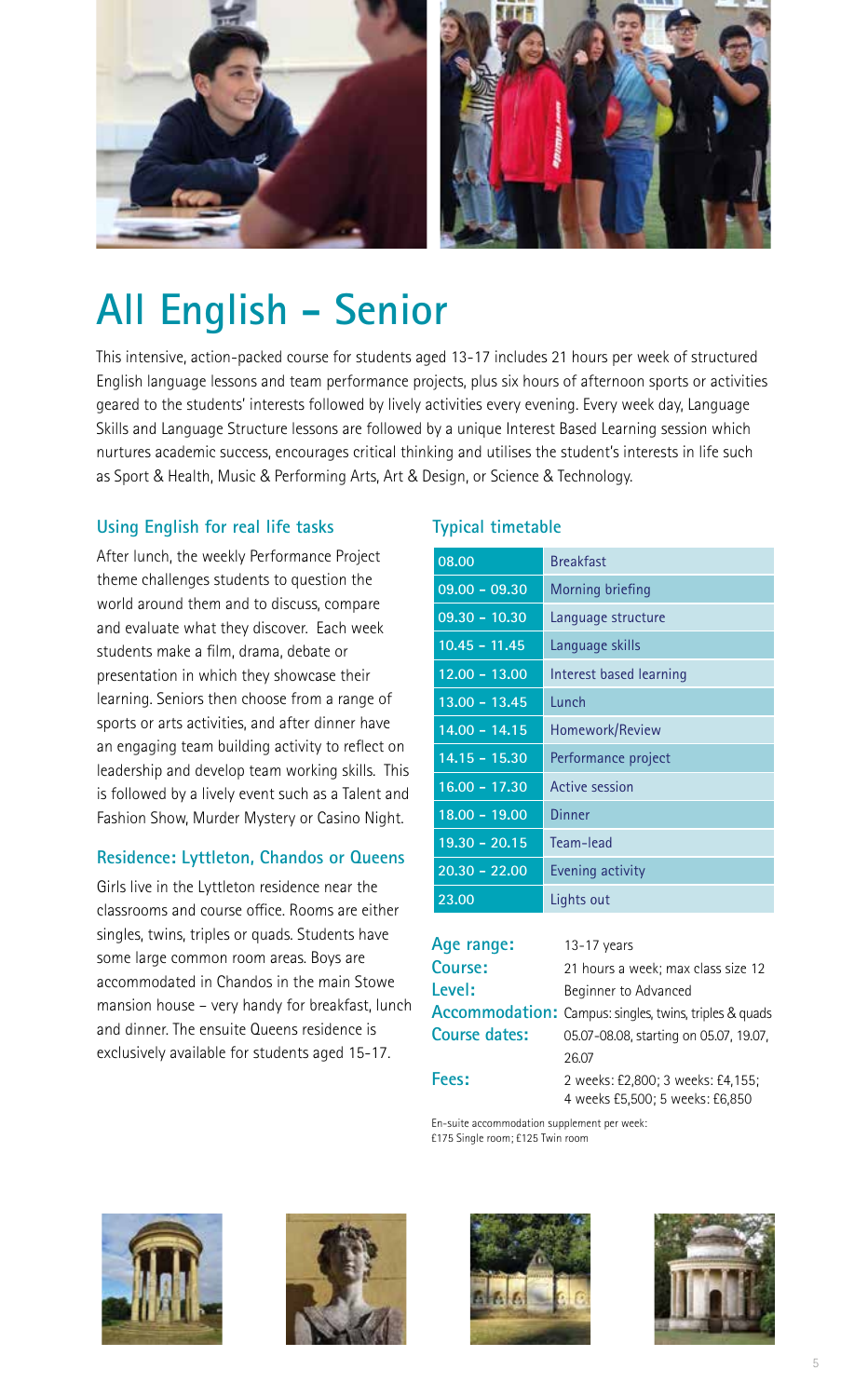

### **All English - Exam**

Students aged 13-17 looking for a globally recognised examination can choose our preparation course for the Cambridge: B2 First (FCE) or Cambridge: C1 Advanced (CAE) exams, and take the exam on site at the end of the course. We provide techniques to gain higher marks in the exams such as planning, summarising, essay and letter writing, grammar and syntax, vocabulary development and coping with unknown words. Our tutors help students develop the skills required to score well in the listening, speaking, reading and writing papers. We ask students to take our pre-test and we can advise on which exam to take.

### **Gain a qualification on site**

Every week students do mock tests to become familiar with the exam format, as we build the student's confidence and knowledge. Both the oral exam and the written papers are taken at Stowe so it is very convenient for students.

In the later afternoon the exam students choose from a range of sports or arts activities, and after dinner have an engaging team building activity to reflect on leadership and develop team working skills. This is followed by a lively event such as a Talent and Fashion Show, Murder Mystery or Casino Night.

### **Residence: Lyttleton, Chandos or Queens**

Girls live in the Lyttleton residence near the classrooms and course office. Rooms are either singles, twins, triples or quads. Students have some large common room areas. Boys are accommodated in Chandos in the main Stowe mansion house – very handy for breakfast, lunch and dinner. The ensuite Queens residence is exclusively available for students aged 15-17.

### **Typical timetable**

| 08.00           | <b>Breakfast</b>   |
|-----------------|--------------------|
| $09.00 - 09.30$ | Morning briefing   |
| 09.30 - 10.30   | Language structure |
| $10.45 - 11.45$ | Language skills    |
| $12.00 - 13.00$ | Exam skills        |
| $13.00 - 13.45$ | Lunch              |
| $14.00 - 14.15$ | Homework/Review    |
| $14.15 - 15.30$ | Exam strategies    |
| $16.00 - 17.30$ | Active session     |
| $18.00 - 19.00$ | Dinner             |
| $19.30 - 20.15$ | Team-lead          |
| $20.30 - 22.00$ | Evening activity   |
| 23.00           | Lights out         |

Age range: 13-17 years **Level:** Intermediate to Advanced **Course dates:** 05.07-01.08 **Exam fees:** FCE/CAE exam fee £195

**Course level:** 21 hours a week; Max class size 12 **Accommodation:** Campus: singles, twins, triples & quads **Exam date:** FCE exam: 30.07; CAE exam: 31.07 **Fees:** 4 weeks £5,500; 3 weeks: £4,155; 2 weeks: £2,800

En-suite accommodation supplement per week: £175 Single room; £125 Twin room







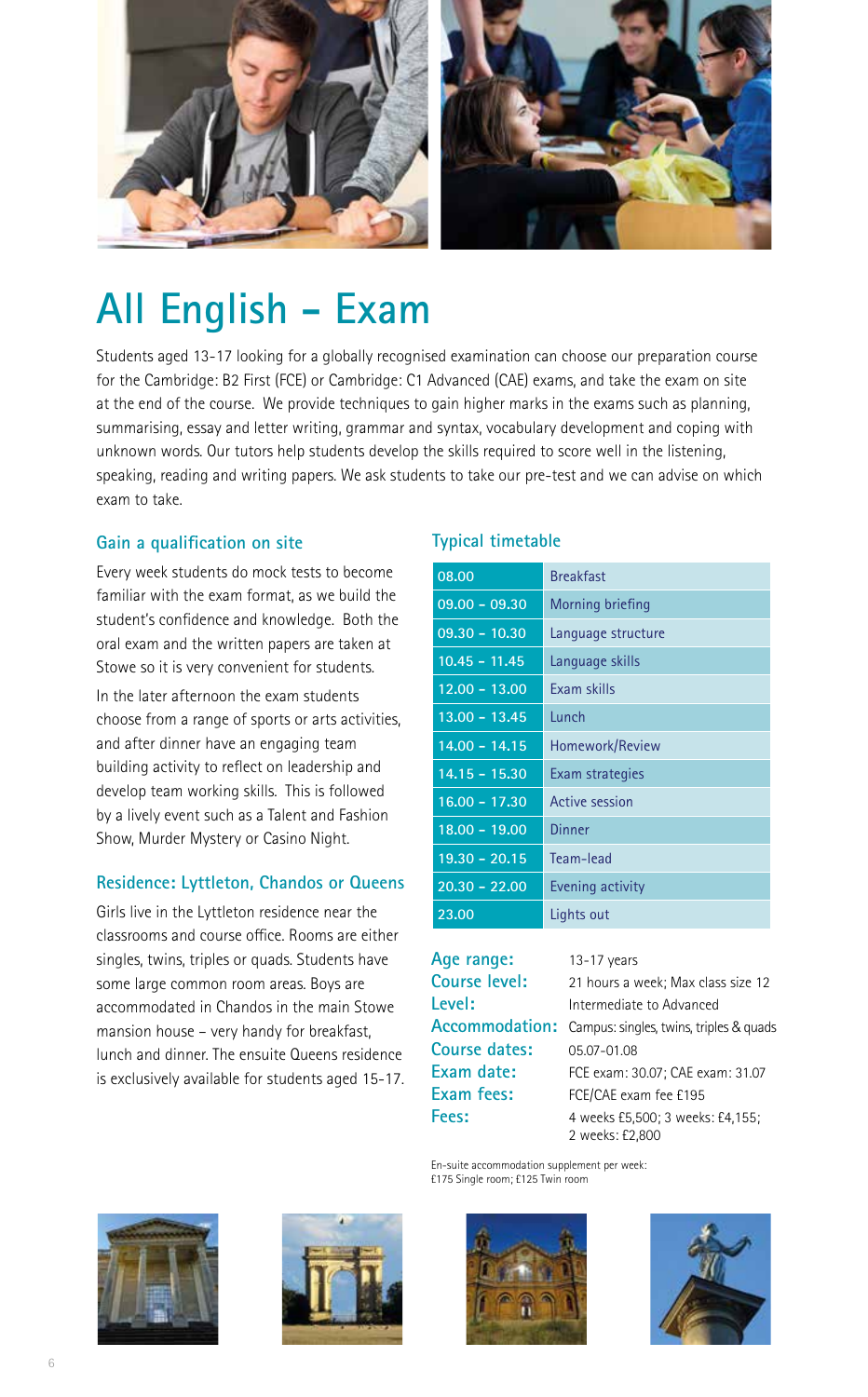

## **All English - Junior**

Our All English Junior course is the perfect choice for children aged 7-12. It is action packed with lessons and educational activities ensuring that students are constantly learning and surrounded by English all day. The course includes 21 hours of lessons and a performance project each week. The educational programme and leisure activities are designed specifically for juniors.

### **A caring and motivating experience**

We have dedicated course leaders and teachers, skilled at engaging youngsters and helping them interact in English. The Juniors are escorted by staff throughout their course, and have lively activities especially designed for younger learners. We understand that sometimes the younger students can be homesick in the first few days and we work hard to provide a caring and lively environment in which the children can grow in confidence interacting with each other in English.

### **Residence: Nugent**

Boys and girls live in the Nugent House residence with boys on one side and girls on the other. It is centrally located between their classrooms and the dining room. Rooms are either twins, triples or quads. The house has a friendly, homely atmosphere and the juniors often play in the common room where there is a TV for movie nights, comfortable sofas, lots of games and a piano.

### **Typical timetable**

| 08.00           | <b>Breakfast</b>        |
|-----------------|-------------------------|
| $08.45 - 09.00$ | Morning briefing        |
| $09.00 - 10.30$ | Language structure      |
| $11.00 - 12.30$ | Language skills         |
| $12.45 - 13.30$ | Lunch                   |
| $13.45 - 14.00$ | Homework/Review         |
| $14.00 - 15.15$ | Performance project     |
| $15.30 - 17.00$ | Active session          |
| $17.15 - 18.00$ | Team-lead               |
| $18.00 - 18.45$ | Dinner                  |
| $18.45 - 19.30$ | Free time (phone calls) |
| 19.30 - 21.00   | Evening activity        |
| $21.00 - 21.30$ | Pyjamas                 |
| 21.30           | Lights out              |

| Age range:           | 7-12 years                                                           |
|----------------------|----------------------------------------------------------------------|
| Course:              | 21 hours a week; max class size 12                                   |
| Level:               | Beginner to Advanced                                                 |
|                      | <b>Accommodation:</b> Campus: twins, triples & quads                 |
| <b>Course dates:</b> | 05.07-08.08, starting on 05.07.                                      |
|                      | 19.07, 25.07                                                         |
| Fees:                | 2 weeks: £2,800; 3 weeks: £4,155;<br>4 weeks £5,500; 5 weeks: £6,850 |